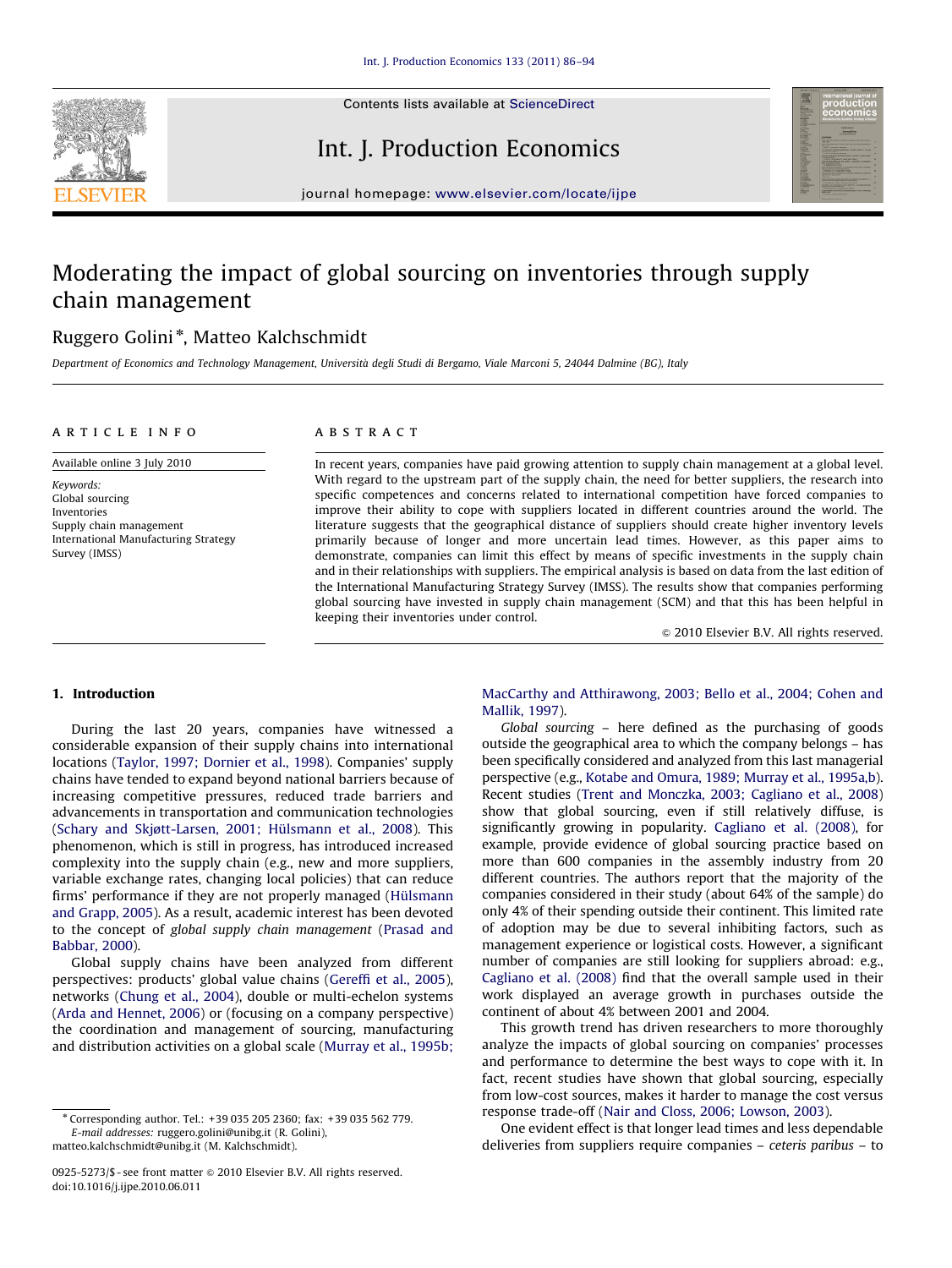maintain higher safety stocks to preserve the same service level. This has been confirmed at an aggregate level; in 2005, increased import ratios for US manufacturing companies were reflected in additional costs of raw materials inventories [\(Han et al., 2008\)](#page--1-0).

However, limited empirical research has been done on this topic. In particular, in this work, attention will be devoted to two related questions. First, this paper aims to explore the relationship between global sourcing and inventory levels. Secondly, we aim to understand how companies can overcome the problems mentioned above when they increase the use of foreign suppliers by means of upstream supply chain management (SCM). Specifically, this paper aims to contribute to our understanding of this issue by providing evidence of the relationship between global sourcing, upstream SCM and inventory performance. The remainder of the paper is therefore structured as follows. In the next section, the concept of global sourcing and its motivators and inhibitors are described according to the literature. Next, the literature on the relationship between global sourcing and inventory levels is reported, highlighting the role of upstream SCM in moderating this relationship. Then, the research objectives and methodology are detailed, and the empirical analysis is described. Subsequently, a proper discussion of the empirical results is provided, and, finally, we draw conclusions and suggest potential future research.

#### 2. Global sourcing

The first question regarding global sourcing is why companies extend their relationships internationally and to what extent this practice contributes to increase their competitive advantage ([Alguire et al., 1994; Ettlie and Sethuraman, 2002; Frear et al.,](#page--1-0) [1992; Smith, 1999; Trent and Monczka, 2003; Birou and Fawcett,](#page--1-0) [1993; Womack and Jones, 1996](#page--1-0)). [Bozarth et al. \(1998\)](#page--1-0) identify different motivating factors in global sourcing. Among these, lower procurement prices are typically considered the most important; foreign supplier markets can be also a source of technology, knowledge or higher-quality products. Taxation or currency advantages due to international agreements or exchange rate fluctuations are other important factors. Access to new markets, shorter product development processes and product life cycles, or even company image can be also motivating factors ([Alguire et al., 1994, Nassimbeni and Sartor, 2007\)](#page--1-0). Global sourcing is, in fact, related not only to the procurement of lowprice and standard products but also to the need for high-quality and technical components ([Nassimbeni and Sartor, 2007](#page--1-0)).

However, global supply chains are more difficult to manage than domestic supply chains [\(Dornier et al., 1998; Wood et al.,](#page--1-0) [2002; MacCarthy and Atthirawong, 2003](#page--1-0)). Geographical distances not only increase transportation costs but also complicate decision-making because inventory tends to increase due to longer lead times in the supply chain. Moreover, infrastructural deficiencies in developing countries (e.g., transportation and telecommunications, inadequate worker skills, supplier availability, supplier quality, etc.) create challenges that are normally not experienced in developed countries [\(Meixell and Gargeya, 2005\)](#page--1-0). Also, establishing positive relationships with suppliers abroad can pose serious issues ([Nassimbeni and Sartor, 2007](#page--1-0)). Furthermore, global supply chains carry specific risks such as variability and uncertainty in currency exchange rates, economic and political instability, and changes in the regulatory environment [\(Dornier](#page--1-0) [et al., 1998; Carter and Vickery, 1988, 1989](#page--1-0)).

This trade-off between costs, benefits and risks pushes companies towards different degrees of adoption of global sourcing. Different authors ([Swamidass, 1993; Bozarth et al.,](#page--1-0) [1998; Trent and Monczka, 2003; Nassimbeni and Sartor, 2007\)](#page--1-0) have indicated that there is an evolutionary pattern to the sourcing strategy that companies follow; it moves from mainly domestic purchasing to international purchasing and finally to a fully integrated global sourcing strategy. This is in line with [Chung](#page--1-0) [et al. \(2004\)](#page--1-0): given the increasing level of outsourcing and the internationalization of the supplier base, the purchasing function is raising its relevance inside the realm of the company's operations. In particular, global sourcing is transitioning the purchasing function from a matter of simple administrative sourcing to the coordination and management of the entire supply chain.

There are several factors influencing the adoption of global sourcing. It is to a large extent dependent on the company, the sector in which it operates, the type of product purchased and the country where the foreign supplier is located ([Quintens et al.,](#page--1-0) [2006\)](#page--1-0). For example, [Nassimbeni and Sartor \(2007\)](#page--1-0) reports that in Italy, textiles/clothing and chemicals/pharmaceuticals are the sectors where global sourcing is more widely adopted.

Company size is not always relevant in determining global sourcing strategy; even smaller companies often appear willing to globalize their sourcing [\(Cagliano et al., 2008; Cavusgil et al.,](#page--1-0) [1993, Quintens et al., 2006; Leonidu, 1999; Scully and Fawcett,](#page--1-0) [1994\)](#page--1-0). However, small companies may face difficulties because appropriate resources (i.e., people, money, and competences) are required to effectively operate purchasing on a global scale ([Arnold, 1989; Narasimhan and Carter, 1990; Ellram, 1991\)](#page--1-0). Moreover, larger companies with worldwide production facilities have easier access to foreign supply markets ([Trent and Monczka,](#page--1-0) [2003; Cagliano et al., 2008](#page--1-0)). Additionally, as presupposed in [Hofstede \(2001\),](#page--1-0) companies in countries that have cultural differences may adopt different approaches to managing suppliers internationally [\(Monczka and Giunipero, 1984; Matthyssens and](#page--1-0) [Wursten, 2003; Bello et al., 2004; Quintens et al., 2006](#page--1-0)). Finally, organizational culture may also influence the ability of companies to develop relationships with suppliers overseas, thus reducing the possibility of extending the supply chain ([Grewal and](#page--1-0) [Dharwadkar, 2002; Yaibuathet et al., 2008](#page--1-0)). For example, it can be difficult to establish solid supply chain relationships with Chinese companies until the foreign company is accepted into the local social network, the so-called Guanxi ([Jiang and Prater, 2002;](#page--1-0) [Yaibuathet et al., 2008\)](#page--1-0).

The impact of global sourcing on performance is still a controversial topic. Several studies have failed to detect any significant impact of global supply chains (and, specifically, global sourcing) on general business success [\(Kotabe and Omura, 1989;](#page--1-0) [Steinle and Schiele, 2008](#page--1-0)). Only some weak evidence has been found: it seems that global sourcing can improve product innovation, process innovation and financial performance (e.g., Return On Investment), but it appears to have no impact on market share ([Kotabe, 1990; Murray et al., 1995a\)](#page--1-0). This may be true for several reasons. First of all, different companies may move globally for different purposes—i.e., cost reduction, technology, quality, etc. [\(Handfield, 1994\)](#page--1-0). This implies that if we do not consider why companies extend their boundaries abroad, it may be misleading to compare their performance. A second reason is that different companies may have gained different results from investments in globalization: several companies may have also changed their global strategy according to the results achieved [\(Leonidu, 1999\)](#page--1-0).

#### 3. Global sourcing, supply chain management and inventory performance

In a global sourcing setting, companies typically protect themselves from supply variability and disruption by means of